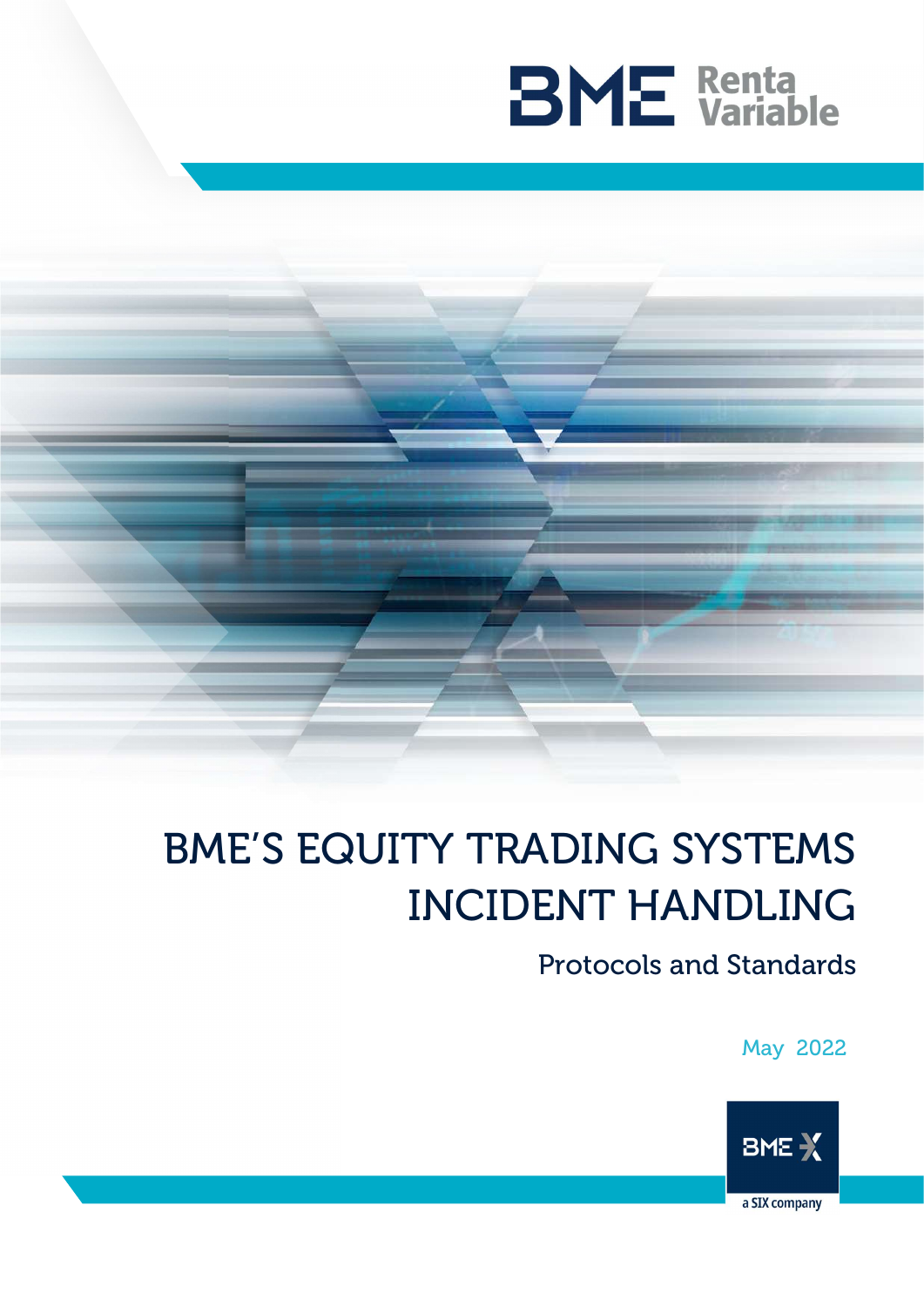



## **Contents**

- TECHNICAL PERFORMANCE IN OUTAGES
- COMMUNICATIONS: EXTERNAL AND INTERNAL
	- 2.1 External communications
	- 2.2 Internal communications
- MARKET RE-OPENING
- SUPERVISION OF FAIR AND ORDERLY TRADING CONDITIONS
- MARKET RECONCILIATION: MARKET RESET, ORDER AND TRADE CANCELLATION
- POST-OUTAGE PROTOCOL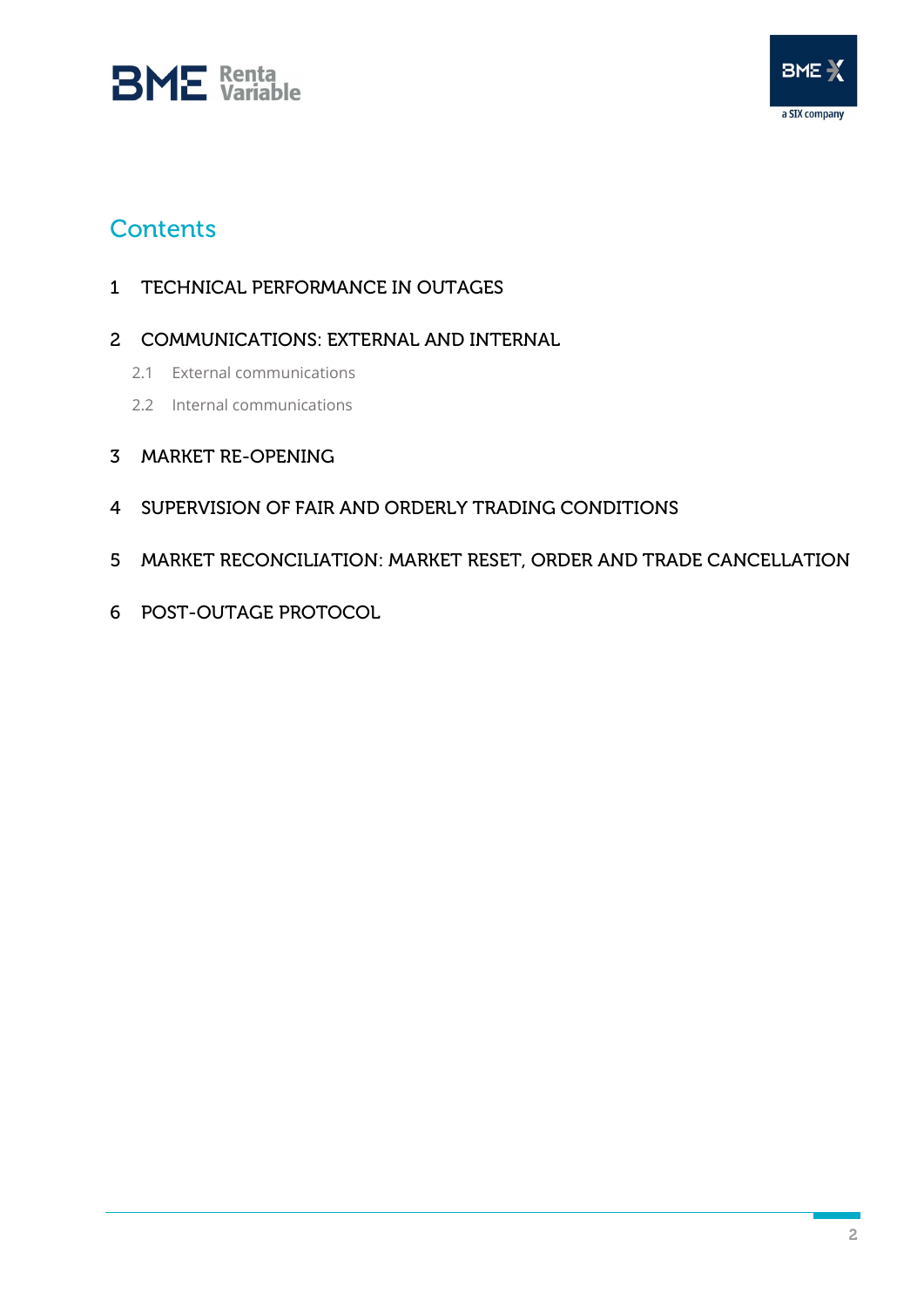



The Spanish Stock Exchanges of Barcelona, Bilbao, Madrid, and Valencia and Sociedad de Bolsas (hereinafter in this document, all of them as "BME's Equity Trading Systems") have developed this document which summarizes the key procedures and protocols applicable in case of an outage in the Spanish Stock Exchange trading systems and in the Spanish Stock Exchange Interconnection System (SIBE).

The Spanish Stock Exchanges of Barcelona, Bilbao, Madrid, and Valencia are regulated markets whose functions are set out in their own internal regulation and rules. These functions include supervising the suitability of technical trading resources with regard to the conditions in which stock market trading is performed. In particular, to ensure that the trading system has appropriate capacity and monitor its rate of use, in order to prevent trading dysfunction.

Sociedad de Bolsas is the legal entity in charge of the management and functioning of the Spanish Stock Exchange Interconnection System (SIBE). According to Circular 4/2021, related to rules and regulations of the Trading and Supervision Committee, it is responsible for monitoring and controlling the performance of the Spanish Stock Exchange Interconnection System (SIBE), ensuring correct technical price formation and equal operational access to the system and dissemination of information under the same conditions for all members of any Spanish Stock Exchange with access to such Platform in accordance with the established requirements and procedure.

BME's Equity Trading Systems will update this document and the procedures and protocols to be in concordance with the latest advances and aligned with an evolving market.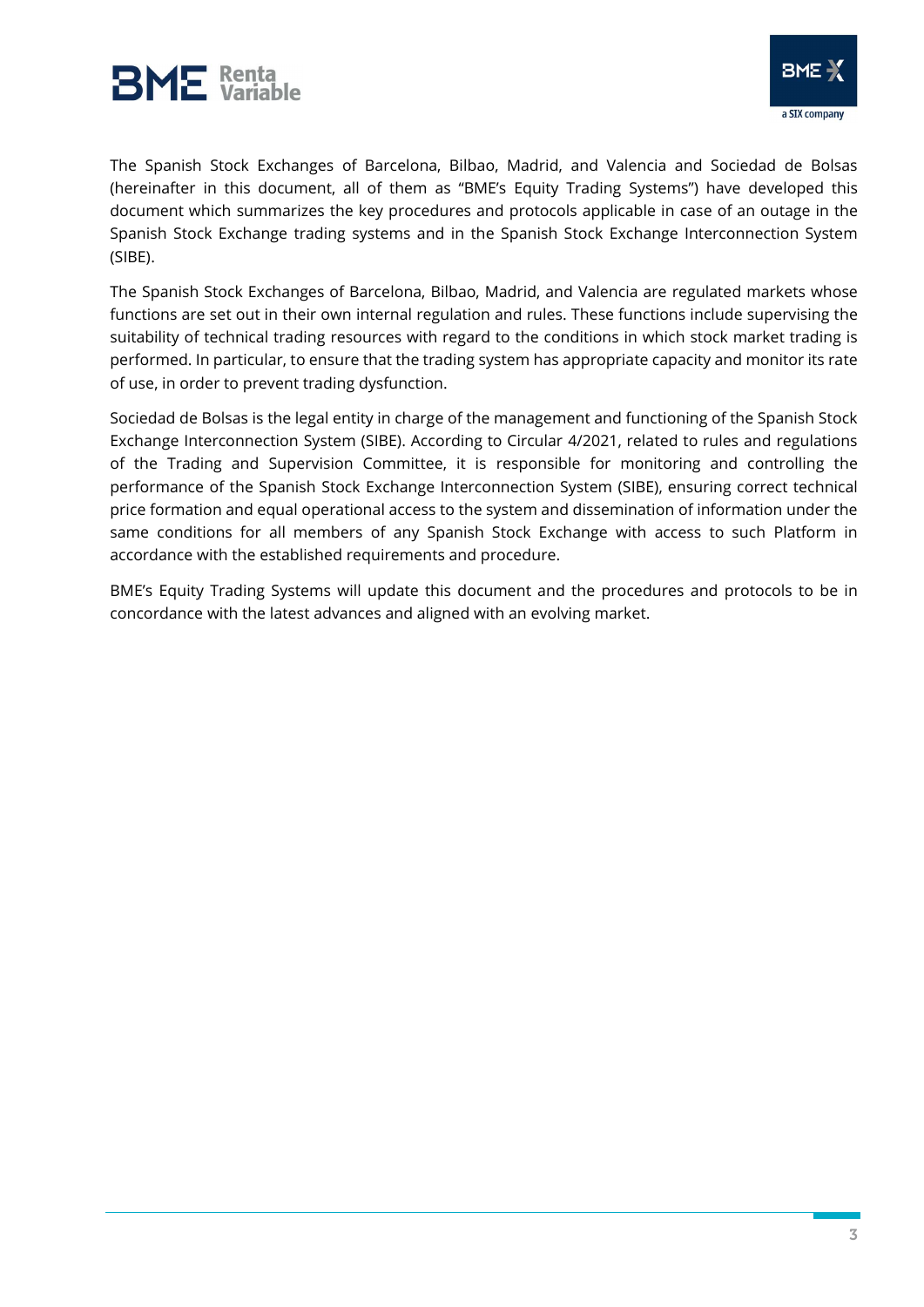

## 1 Technical Performance in Outages

At BME's Equity Trading Systems, the security and stability of technical structures is at the core of the daily business. BME's Equity Trading Systems have developed several contingency procedures and lines of defence that aim to ensure the continuity of operations. In this way, the technical architecture of the software and hardware is structured to prevent any trading system dysfunction:

- BME's Equity Trading Systems count with a robust back-up system that is tested regularly, and two data centres physically separated (in Las Rozas headquarters and in the Madrid Stock Exchange Palace building).
- The trading systems are clustered into partitions according to segments that work independently from each other on own hardware.
- In case of a contingency, the Equities segment back-up system is prepared to be activated automatically.
- BME's Equity Trading Systems have two different energy suppliers with physically separated cable lines to ensure the energy sources. In addition, BME's Equity Trading Systems count with an own energy generator.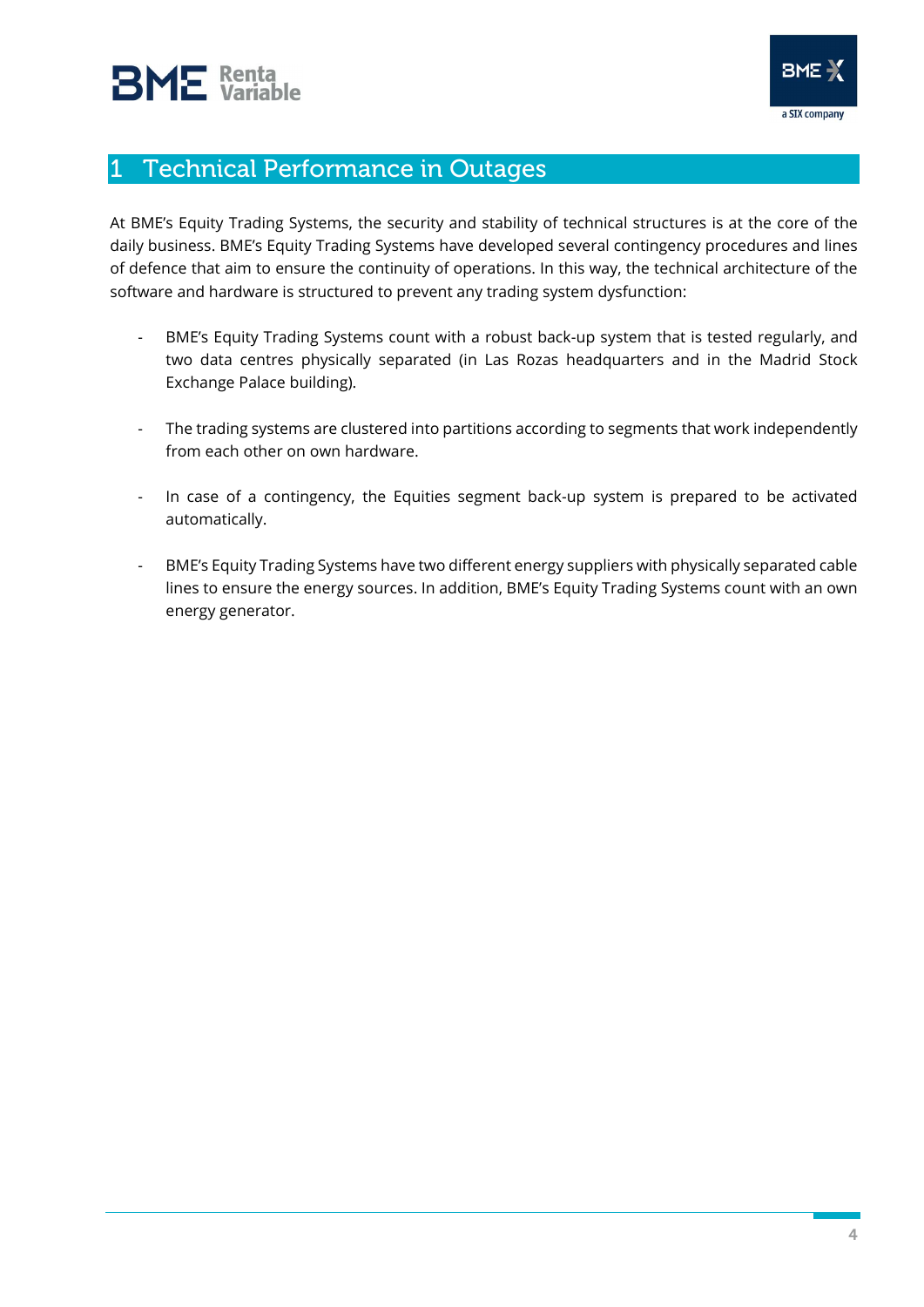

## 2 Communications: external and internal

#### 2.1 External communications

- First notice: BME's Equity Trading Systems will provide near immediate notification to trading participants whenever an outage occurs. BME's Equity Trading Systems will inform market members about the market status complying with the MIFID II directive (article 54.2) via e-mail, webpage ("traffic light") and bilateral calls.
- **During incident:** BME's Equity Trading Systems will provide regular status updates until resolution.
- Final notice: When having certainty of market re-opening, BME's Equity Trading Systems will inform participants of expected timing on a case-by-case basis. BME's Equity Trading Systems will allow a reasonable timeframe for market members to react considering the length and severity of the outage.

#### 2.2 Internal communications

- Continuous communication between IT and BME's Equity Surveillance Department.
- All communications coordinated by all BME's Equity Surveillance Department.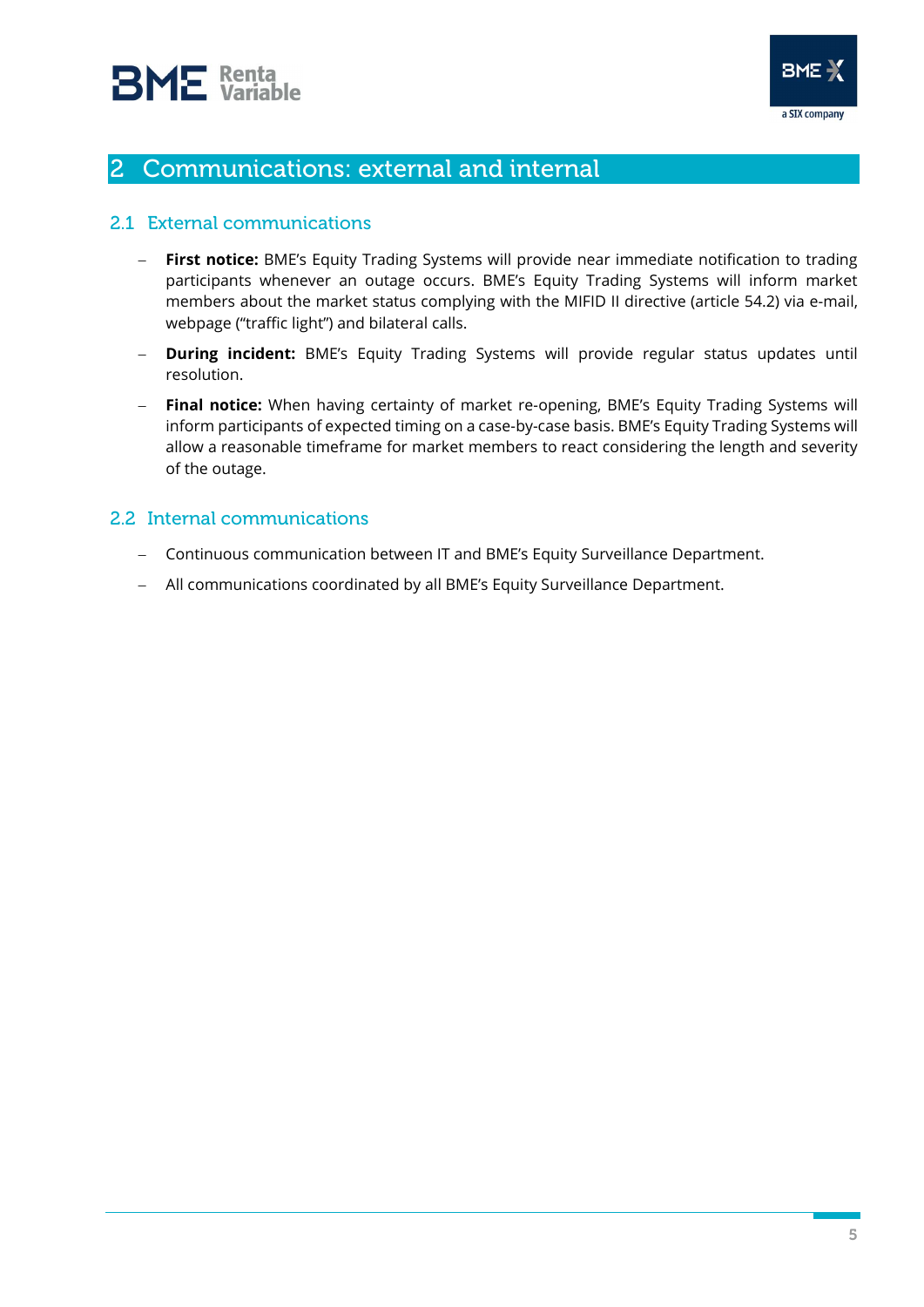

### 3 Market re-opening

Depending on the severity of the incident, BME's Equity Trading Systems will seek to restore the market in an orderly and controlled manner, whilst aiming to minimize the outage duration. The timing will aim to be flexible whilst giving the market sufficient notification prior to reopening.

BME's Equity Trading Systems will be in contact with market participants and assess their readiness, but the decision of when to reopen will always rest solely with BME's Equity Trading Systems.

BME's Equity Trading Systems opening procedure will be as follows:

- Pre-trading: BME's Equity Trading Systems will provide a timeframe where trading participants may maintain their orders, but no matching occurs. The duration of this pre-trading phase will depend on the length and severity of the incident. BME'S Equity Trading Systems will assess the readiness of market participants.
- **Opening auction:** After an outage, BME's Equity Trading Systems will provide a 10 to 30 minutes opening auction depending on the severity of the outage. BME's Equity Trading Systems will provide sufficient time for liquidity to bundle before the instruments are moved to continuous trading.
- Closing auction: Different scenarios can occur.
	- $\circ$  In case the Outage affects the closing auction, BME's Equity Trading Systems will evaluate the issue and decide when the closing auction should take place according to the length and severity of the outage.
	- o In case the Outage makes the closing auction impossible, BME's Equity Trading Systems will follow the Market Model Protocol: if the traded volume is greater than 500 shares, the closing price will be the last traded price; if not, the closing price will be the reference price of that session.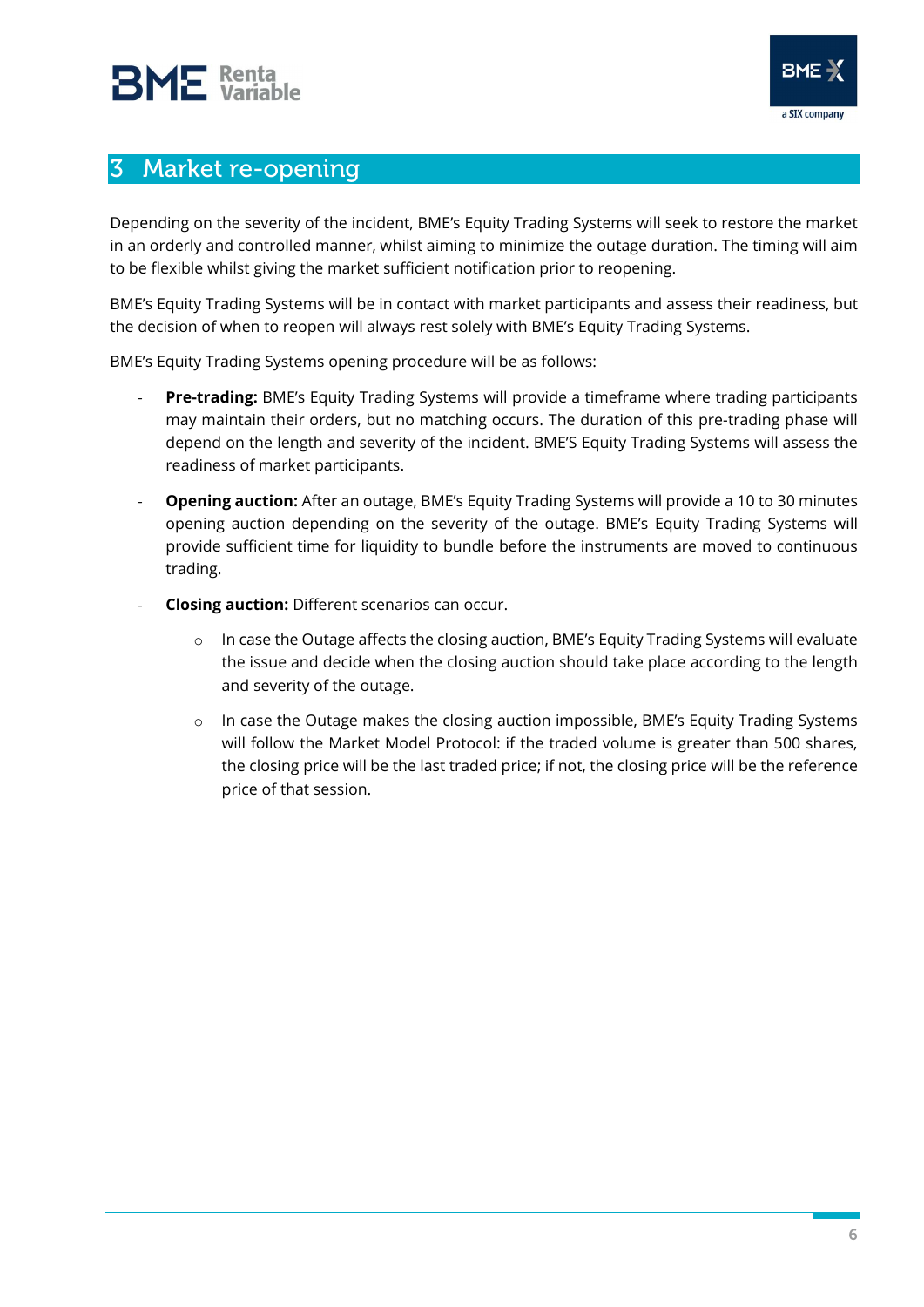

## 4 Supervision of fair and orderly trading conditions

Before the auction is concluded and the instruments are switched to continuous trading, BME's Equity Trading Systems will carefully monitor market status and activity. BME's Equity Surveillance Department will regularly observe the number of connected trading participants, the general status of the market and type of trading participant connectivity.

BME's Equity Trading Systems will supervise the suitability of technical trading resources with regard to the conditions in which Stock Market trading is performed. BME's Equity Trading Systems will ensure that the trading system has appropriate capacity and monitor its rate of use, to prevent trading dysfunction.

BME's Equity Trading Systems will monitor the correct technical formation of prices, ensuring equal operational access to the trading system. These are all factors to assess market quality and orderly trading conditions.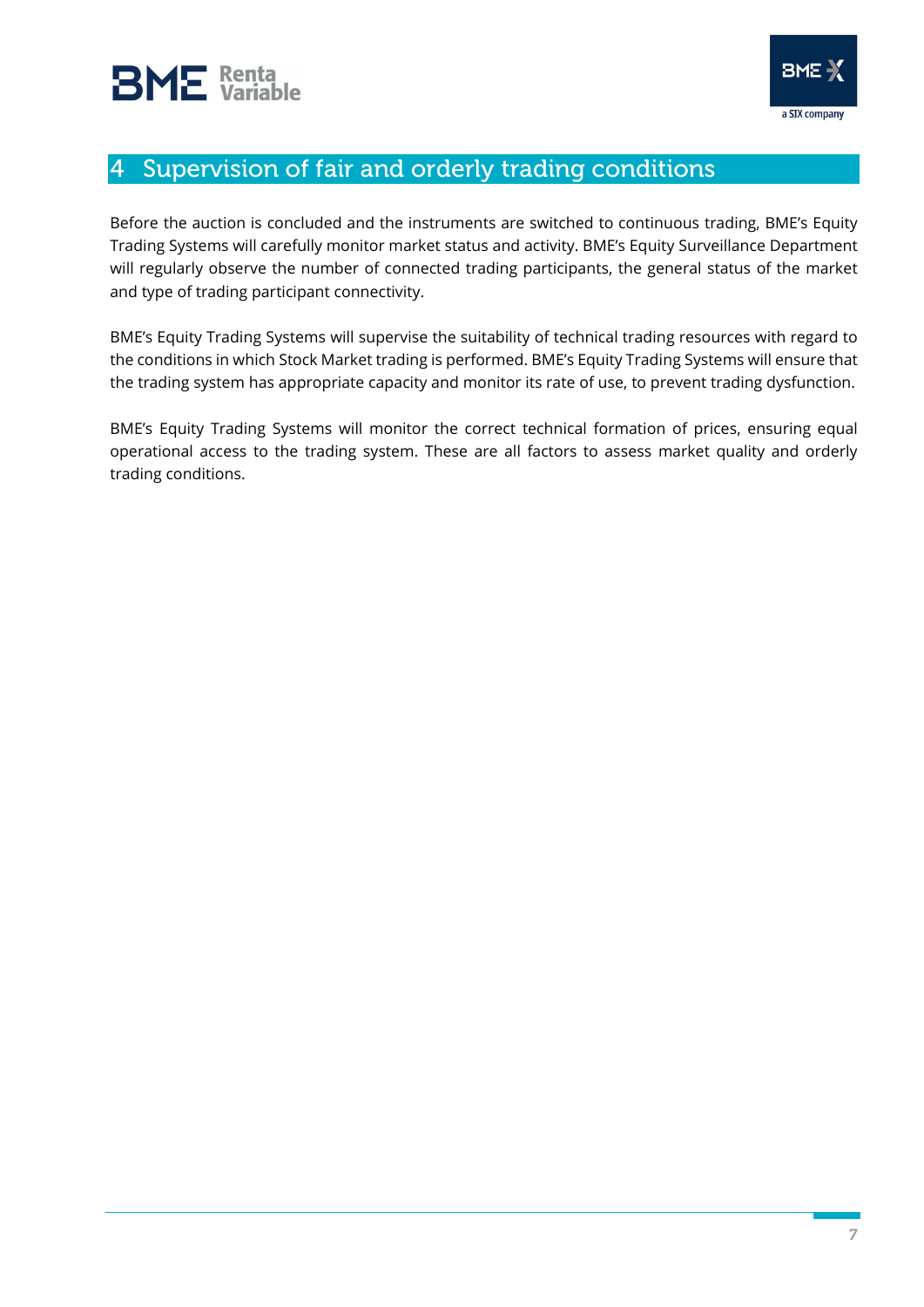



## 5 Market Reconciliation: market reset and order cancellation

BME's Equity Trading Systems will take actions to:

- Protect the authenticity of the order book and ensure the reliability and fairness of the trading system.
- Provide sufficient time to market participants to cancel or modify open orders and, exceptionally, purge the order book on their behalf upon written request.

Also, during an outage, no order entry is permitted. In this way, BME's Equity Trading Systems will restart the system with a pre-trading phase, where no matching occurs.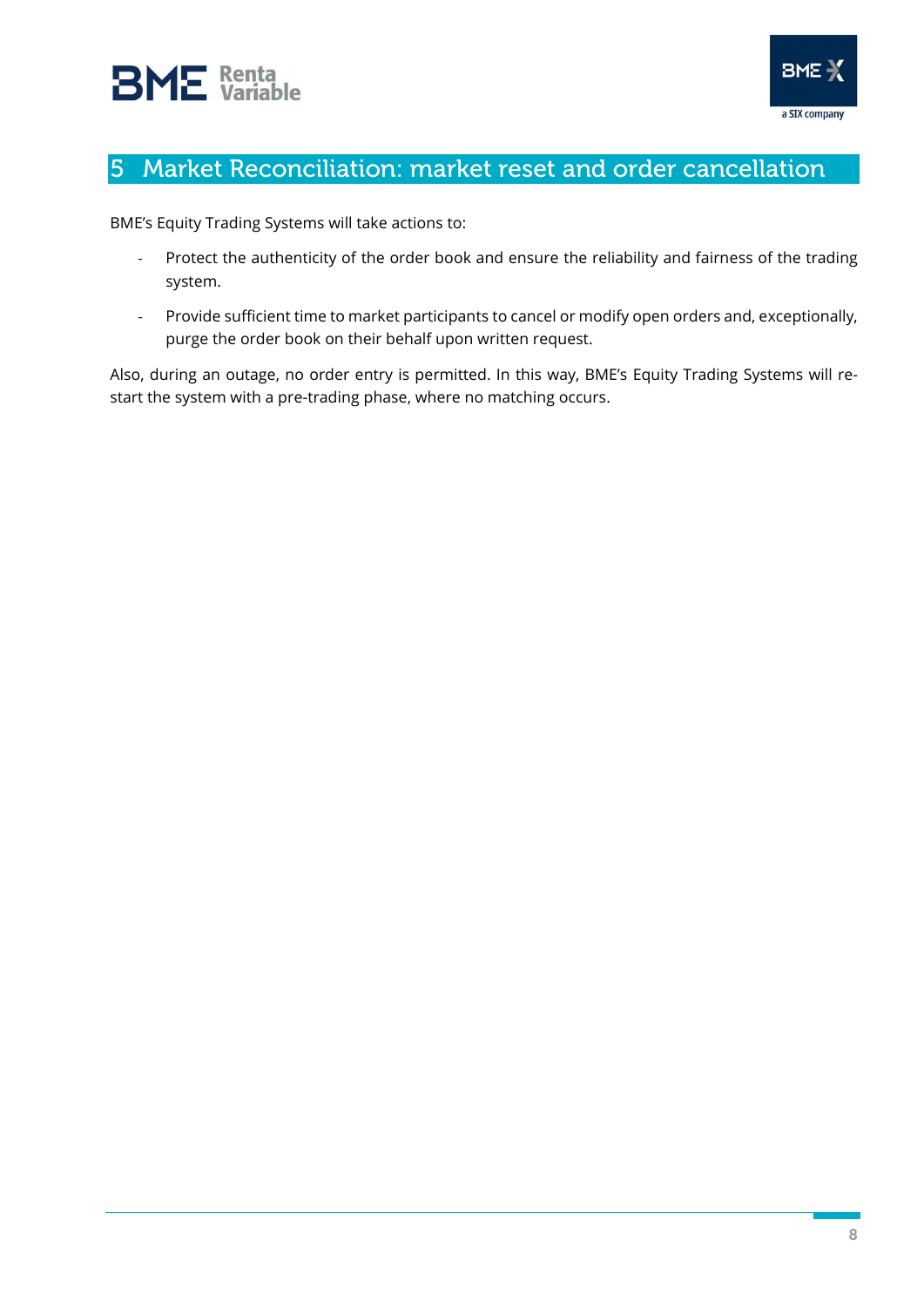

# 6 Post-Outage Protocol

After an Outage, BME's Equity Trading Systems will conduct an analysis to detail every aspect of the incident and obtain a clear picture of the sequence of events. BME's Equity Trading Systems always seeks to implement the latest knowledge to improve efficiency and expand opportunities. In addition, BME's Equity Trading Systems welcomes feedback to keep improving and perfectioning the trading system.